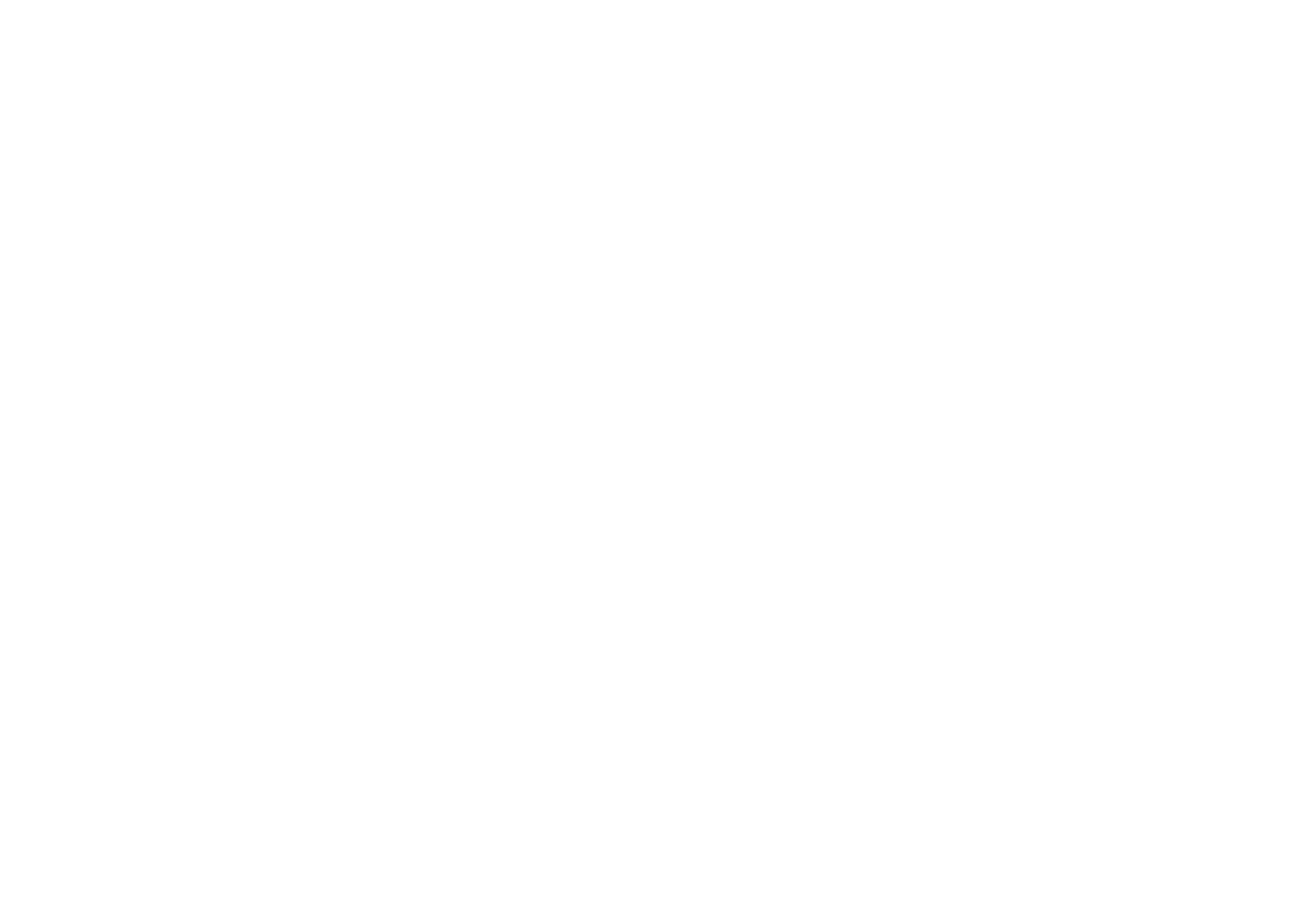I spent a week in Kaunas in early December, during which I created a detailed sketchbook, with notes, drawings and so on. I also took about 350 photographs, focusing primarily on details, textures and surfaces, to build up a palette and a strong feel for the essential qualities of the place.

Before travelling, I had done a little initial research into traditional Lithuanian textiles and other folk crafts, so that I had an idea of where I would like to start. That said, however I also felt it was important to go without strong preconceptions, and to respond instinctively to what I found.

I have to admit that when David rang me a few months ago to raise the possibility of a residency, I had not even heard of Kaunas. The farthest east I had previously travelled in Europe was Switzerland! What a great opportunity then, to visit Lithuania during the Kaunas textile biennale, and to build up a bank of visual research from which to develop a new body of work.



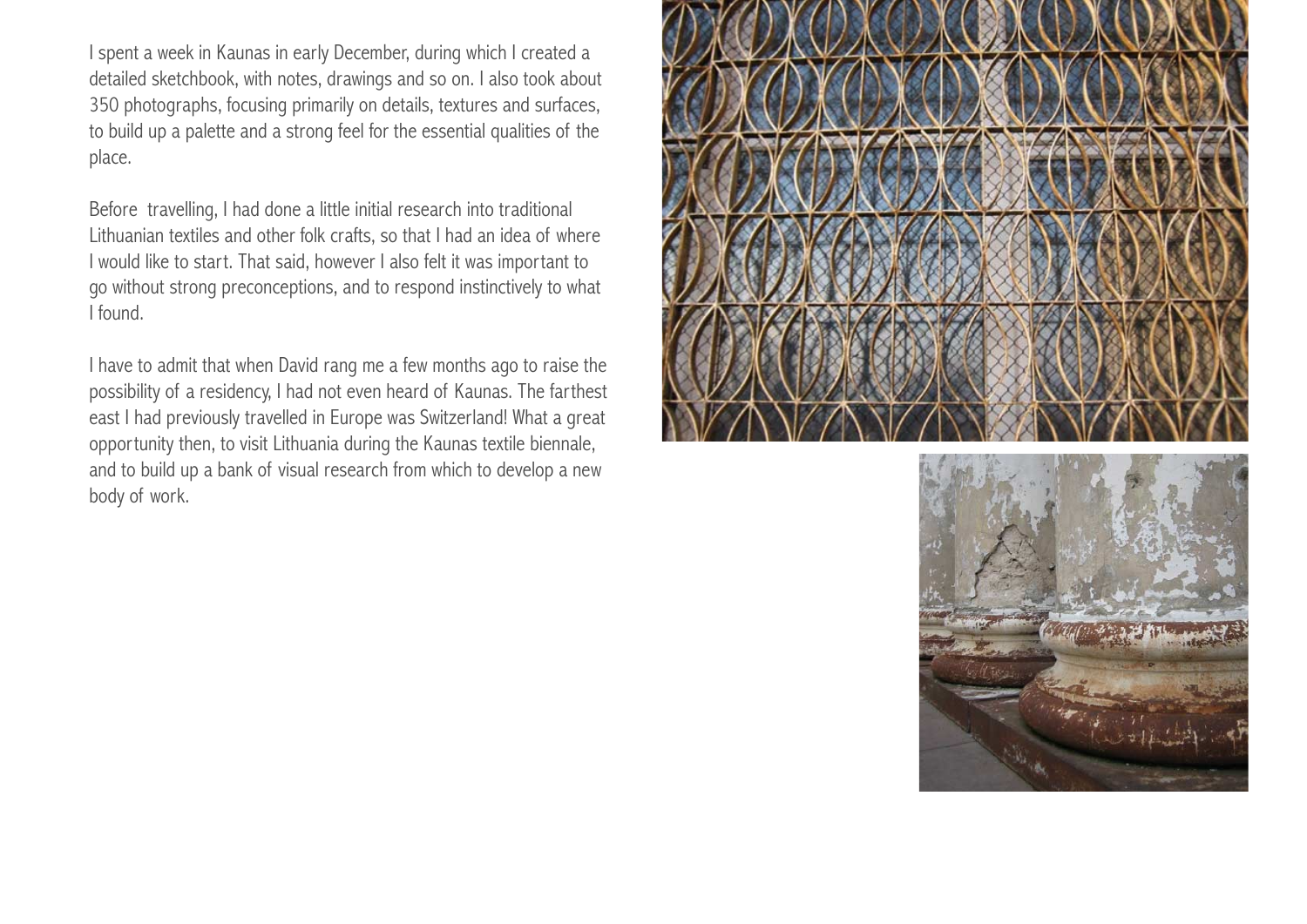One of the things I was most struck by in Kaunas, was the strong sense of layer upon layer of history. Medieval buildings sit next to twentieth century concrete, baroque detailing is juxtaposed with art deco ironwork. This sense of surfaces built up and worn away over time is very tangible - you feel you are seeing the bones and the scars of the city.

I also found myself very drawn to the untold stories of the 'ghost' windows - blanked in and forgotten - blocked views of another time.

These are both themes which I will return to in my responses to the trip.

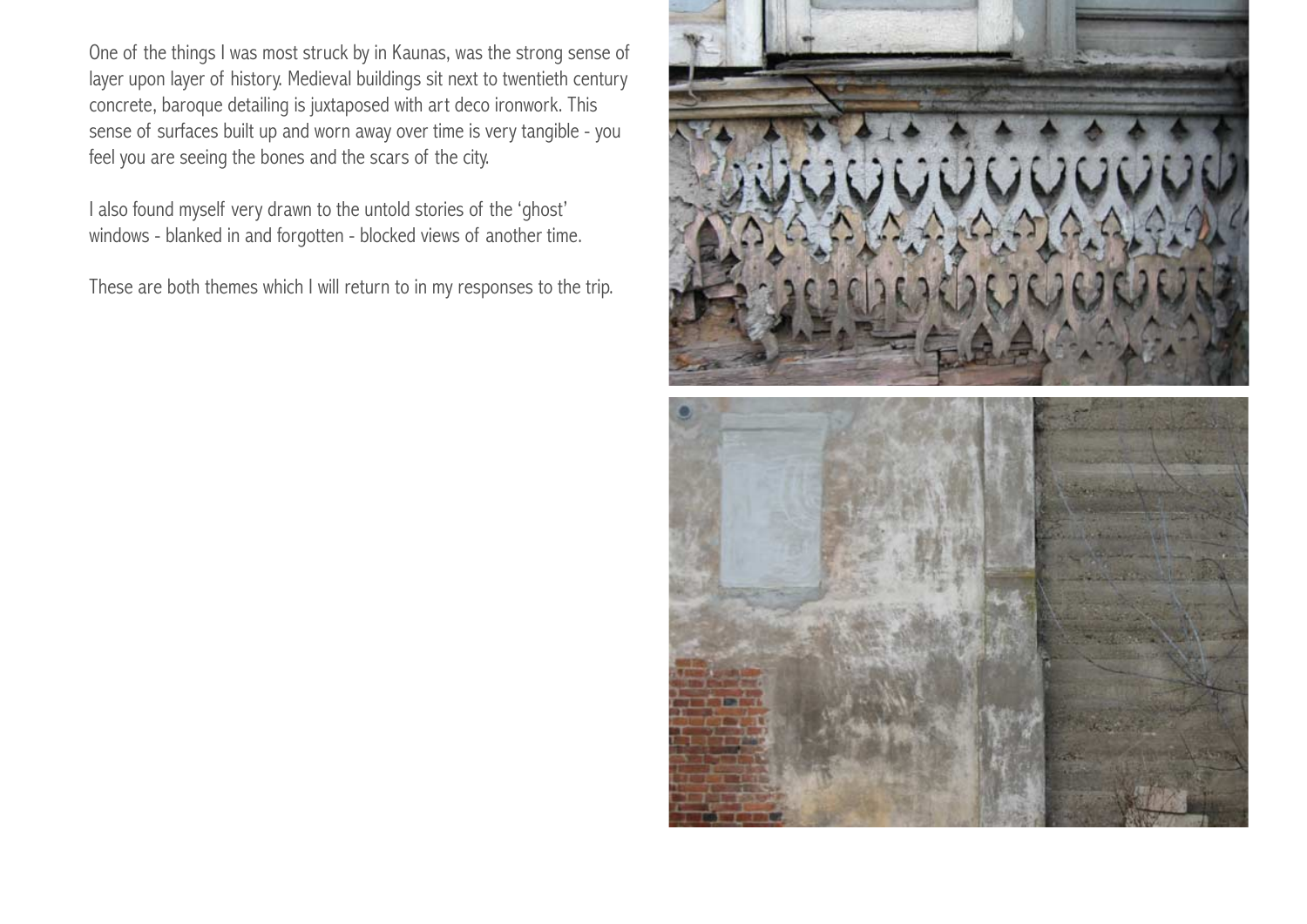I was also very drawn to the strong sense of pattern throughout - from architectural details such as wrought ironwork crosses, baroque stucco work (the interior of St Peter and Paul in Villnius is spectacular), and carved wooden gables - through to the traditional textiles at the National Museum at Villnius with their double-cloth and extra warp and weft patterning. The museum also holds a wonderful collection of agricultural and household implements decorated with folk motifs. I would very much like to draw on some of these beautiful rhythmic patterns in my own responses to the work.

I have brought home several pieces of Lithuanian linen which I am planning to work into - perhaps exploring drawn thread techniques to echo the sense of fragmented pattern. My favourites are the fabrics with a cotton warp, and linen weft - beautiful repeat structure patterns created by the interaction of the white cotton, and the undyed linen.



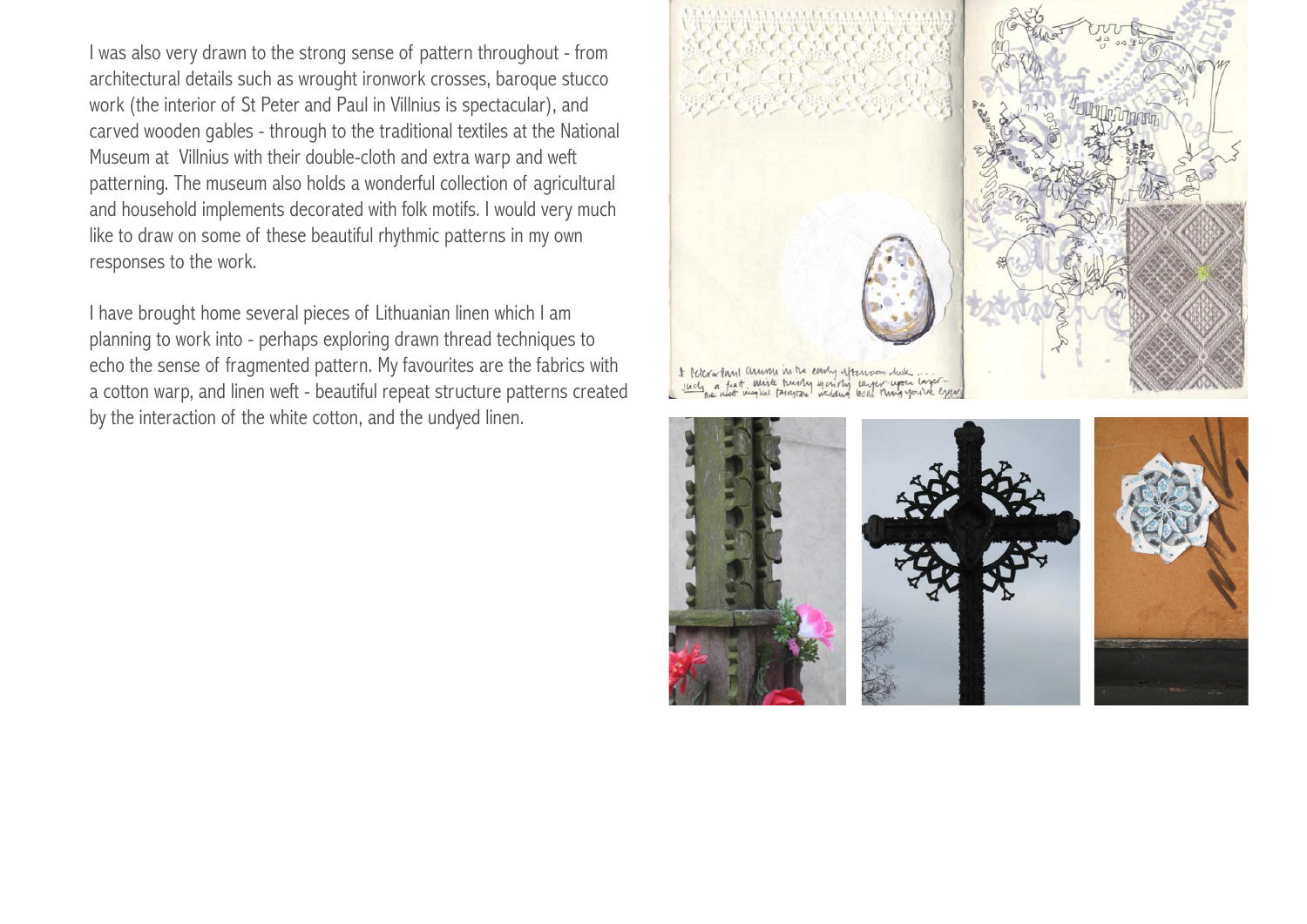One of the areas which I was particularly keen to explore was the Lithuanian tradition of papercuts or *Karpiniai*. I had found some images on the internet of traditional forms of these, but I was really excited to find that it is still very much in use today. Karpiniai are clearly made now for Christmas decorations, and I found several examples in the windows of schools, as well as some very beautiful elaborate ones in a bookshop.

I especially liked this one, with the rabbits and the TV ariels or telegraph poles - such a lovely example of a reinterpretation of an age old tradition in a contemporary context.

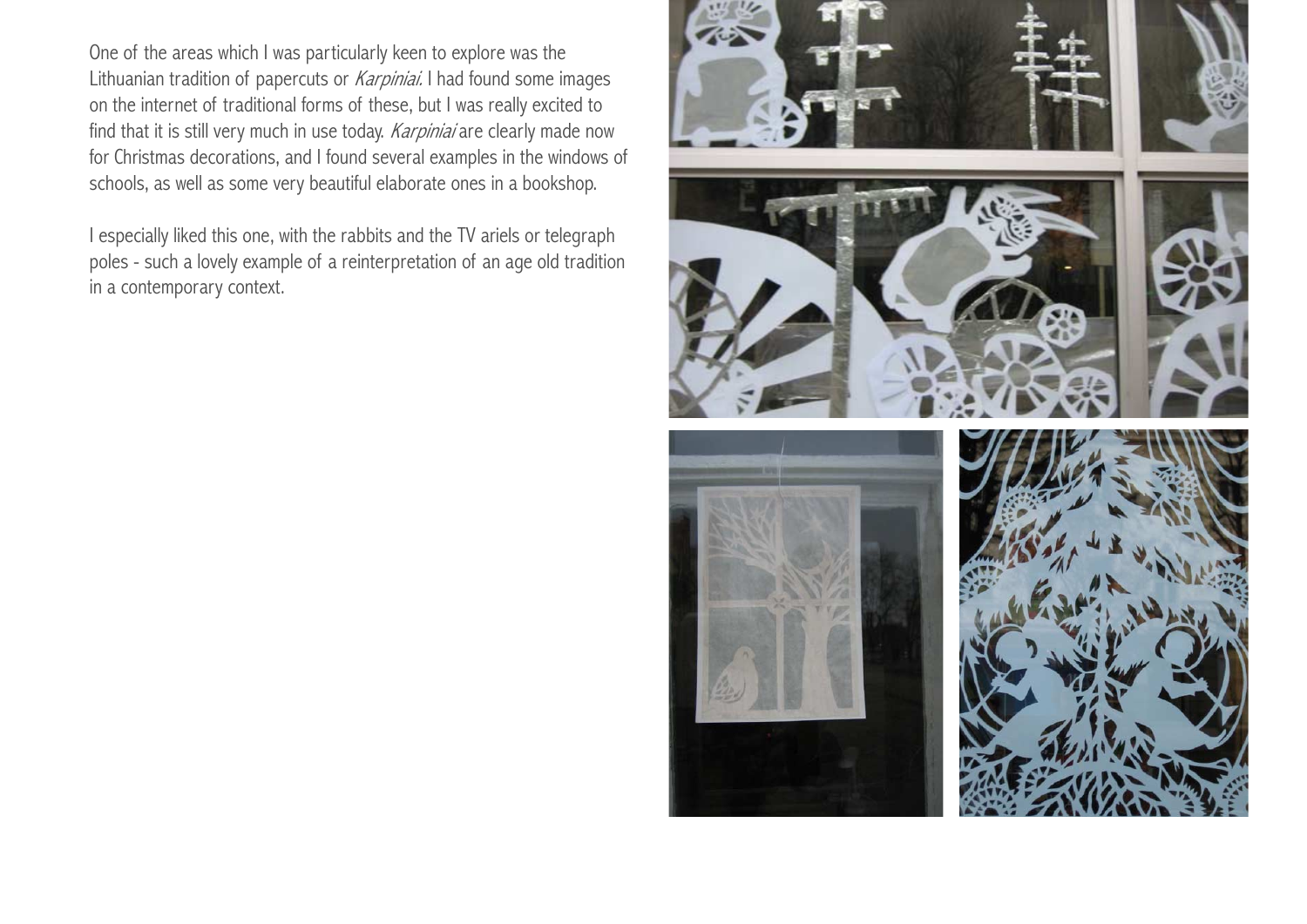Perhaps the most interesting things however were the least expected...

One of the eeriest times I had in Kaunas was in the Zoological Museum. The museum has an enormous collection of butterflies - thousands and thousands pinned onto boards in huge glass cases. The soft, fragile shadows cast had a particular resonance, echoing thoughts of shadows and 'ghost' windows. There was something so beautiful and so incongruous about these tiny scraps of confetti, with the light drawing in, and the temperature falling outside, and Danny Boy playing on a loop sound system while the old ladies knitted.







Exquisite butterflies ... like falling confection linued in vous- so fagile, quottly Extraordinary space ... feels very much from Extraordinary place... Facts very minor point<br>another exa - concrete to gade feels very Wintimig

For answer lovereds of attendance chattering below.

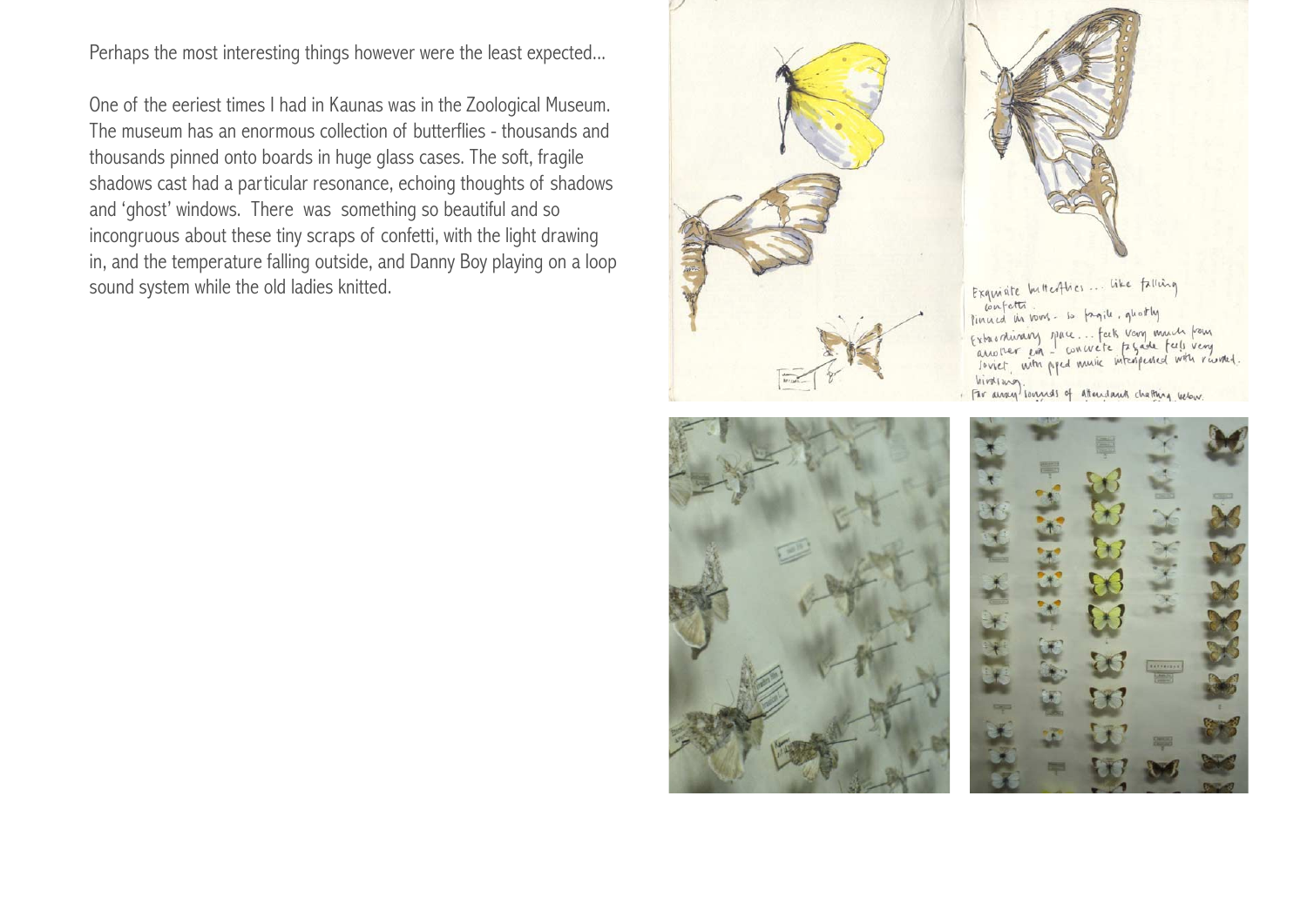Snow

The room was suddenly rich and the great bay-window was Spawning snow and pink roses against it Soundlessly collateral and incompatible: World is suddener than we fancy it.

World is crazier and more of it than we think, Incorrigibly plural. I peel and portion A tangerine and spit the pips and feel The drunkenness of things being various.

And the fire flames with a bubbling sound for world Is more spiteful and gay than one supposes - On the tongue on the eyes on the ears in the palms of one's hands -

There is more than glass between the snow and the huge roses.

Louis MacNeice